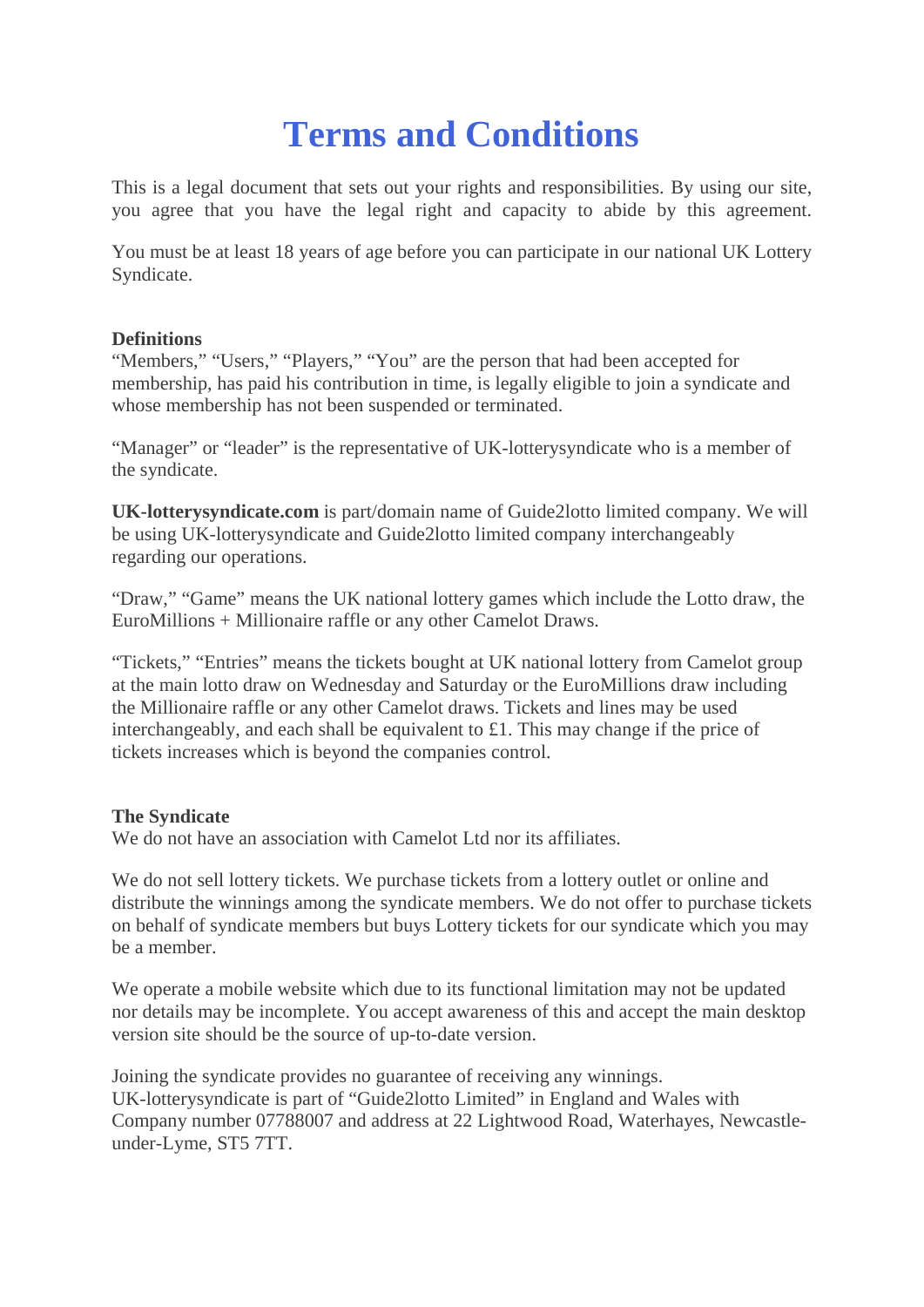## **Responsibilities of the Manager and Guide2lotto Limited**

The manager/leader will be the Guide2lotto manager who will also be a member. Gu i d e 2 l o t t o L i m i t e d will take responsibility for setting up the groups, collecting money, buying national lottery tickets, checking results, collecting and distributing the winnings.

Guide2lotto Limited will keep safe custody of tickets for members.

The company will inform members of ticket numbers bought as soon as possible to maintain transparency.

Guide2lotto Limited reserves the right to refuse or cancel membership without any explanation and will not be held liable for such action.

#### **Members**

All applicants and members must be at least 18 years of age and legally capable of entering into binding contracts.

It is your responsibility to provide us with up-to-date, accurate and not misleading information.

It is your responsibility to abide and understand the law in this country or the country that you belong to that may affect you in joining or using Guide2lotto limited or UKlotterysyndicate.

You shall not be located at the time of joining our lottery syndicate in any country in which you are not permitted to participate in remote betting/gaming. For example, the US anti online gambling laws and Federal Anti-Lottery Laws prohibit us from playing with the residents of the United States. Change of residence can also affect your membership. You will bear all the expenses and responsibilities that may occur in connection to your activity as a member. You will keep the company/us indemnified against any proceedings, claims, damages, costs and liabilities that may arise from your action.

You agree that any activities, winnings, or prizes you have with our lottery syndicate will not be used by yourself for any other competing services or lottery syndicates in the promotion, advertisement or as a part of the competing site or organization, whether directly or indirectly.

Members also may have more than 1 place in a group if requested, equivalent amount paid and allocated. Each place in a group is equivalent to £5.

#### **Payments and Contributions**

It is your responsibility to arrange contributions and payment to arrive in time as set out in the website.

For every £5 contribution, you will join a main group sharing £80 worth of Lottery **Tickets**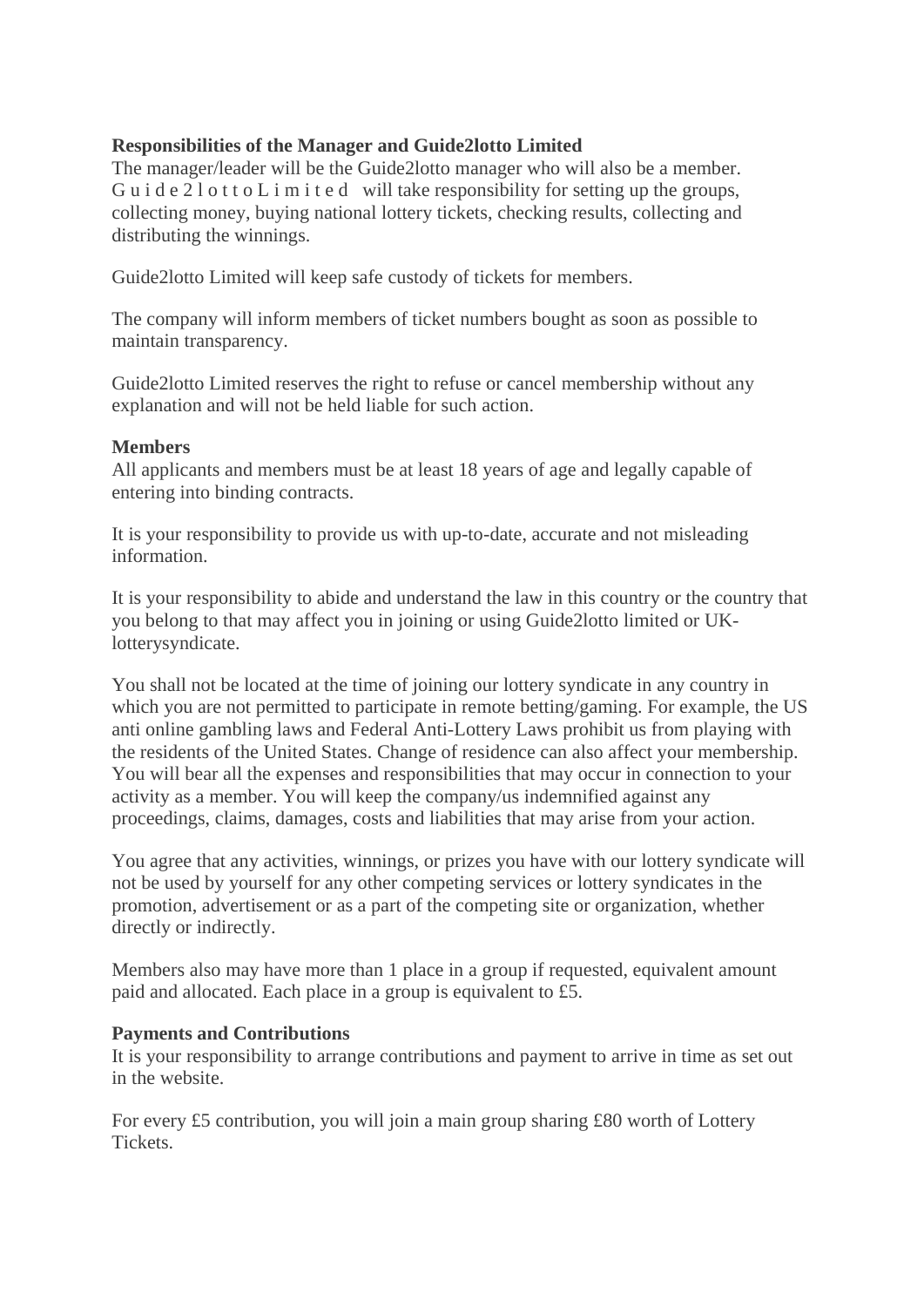Minimum contribution starts at just £10 in a month (around 33 pence a day). You will join 2 lottery syndicate groups and share a total of £160 Lottery tickets.

E.g. starting at £10 a month=£160 lotto tickets, £15=£240 lotto tickets, £20=£320 lotto tickets and £25 a month=£400 lottery tickets. The minimum amount you can contribute is £10.

The maximum amount you can contribute ideally is £25.

Each payment you make shall be by Standing Order or debit card, Moneybookers or cheque from UK banks to Guide2lotto limited company. We may accept other forms of payments in our discretion provided it will not incur any cost to us or any cost will be on you.

Once payment is received, we will include your contribution as time permits on the following month.

We operate on no pay, no play policy. A member who has not given his contribution in time for the administrator/manager to process will not receive any share of the winnings of any lottery syndicate group.

We can make an offer as part of our promotion but everyone still has to comply with our terms and conditions. An offer is only valid once we have made an explicit promotion offer and a member have accepted before a draw. Promotion should be explicitly stated in our email correspondence as well.

## **Ticket Purchase**

UK-lotterysyndicate.com will buy national lottery tickets. For every £5, there will be £80 worth of lottery tickets.

a) **From October 2015 Until August 2016** we will only be playing when there are significantly more chances to win at least a million such as in the EuroMillions MegaFriday when 10 millionaires are made in a draw or when other promotions creating several multimillionaires were offered.

b) **Starting September 2016,** we will be spending the contributions buying lottery tickets which can be any of Camelot's game. This is in consideration of the frequent changes and offers being made by Camelot.

Every £5 contributions will continue to allow members to play in a group with £80 worth of lottery tickets to share. The more funds that accumulated in your account, the more tickets for the syndicate and you, the greater the chance of winning.

## **Winnings and Sharing of Prizes**

In great event of a jackpot win, the system below will allow members in the winning group to enjoy a life changing experience while sharing a bit of the luck to everyone else. For minor prizes of £1000 or less, sharing the prizes equally will greatly save us time in computing individual winnings and send winnings in a monthly basis.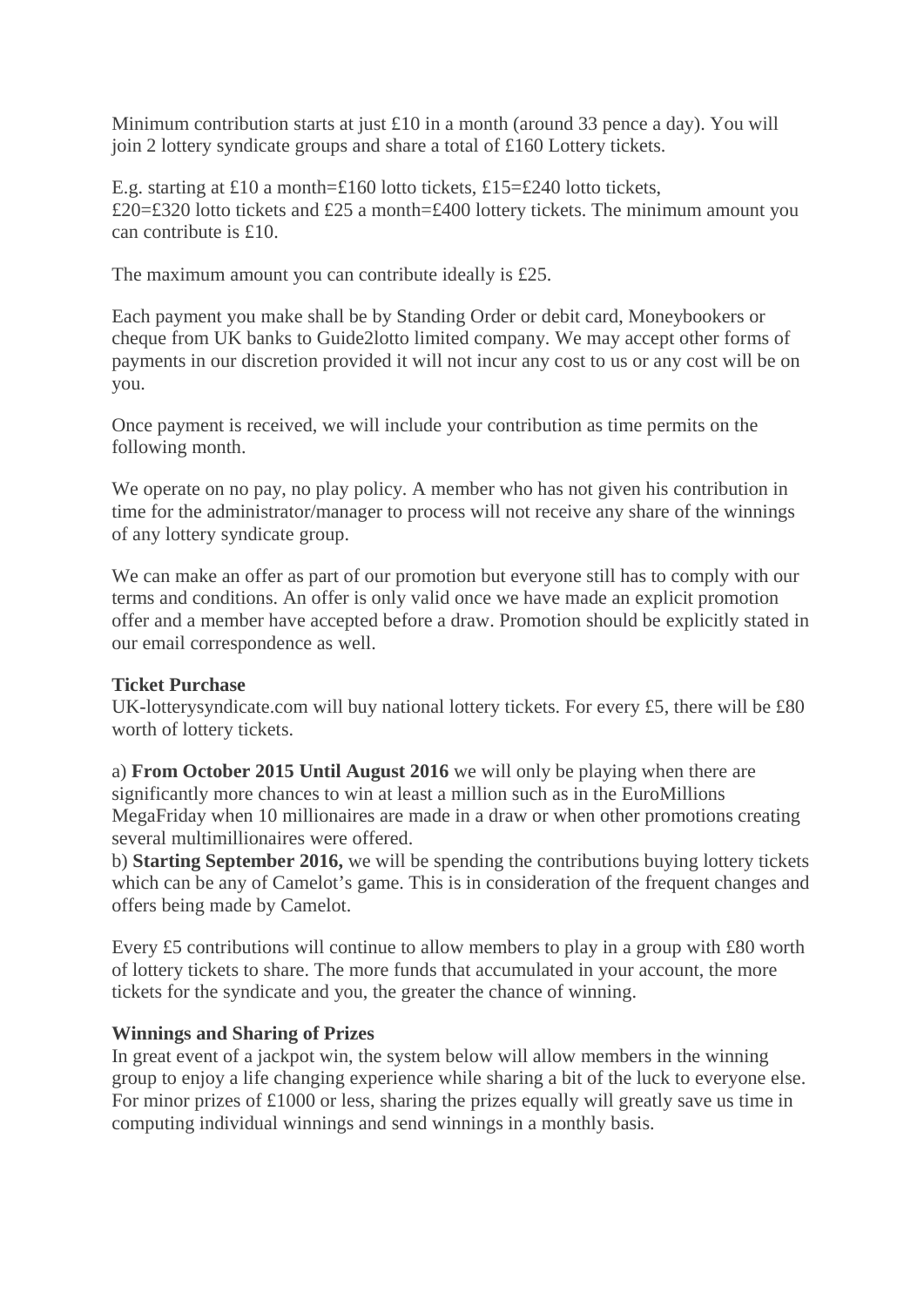# **For Lottery Ticket with cash prize winning/s of more than £1,000:**

a) First, we will allocate the winnings on Group Shares:

For a winning Lottery Ticket, 80% of the prize will be allocated to the main group who has the winning ticket. The other 20% of the prize will be shared equally by all of our Lotto groups.

b) Second, Member's shares:

There will be 21 shares in each Lottery Syndicate group and you will be entitled to one of the 21 shares (1/21) in each of the groups that you belong with.

## **For Lottery Ticket with cash prize winning/s of £1000 or less**

a) First, we will allocate the winnings on Group Shares:

Prize will be allocated equally to all groups.

b) Second, Member's shares

There will be 21 shares in each Lottery Syndicate group and you will be entitled to one of the 21 shares (1/21) in each of the groups that you belong with.

For Non-cash prizes, the prize will stay with the group who has the winning ticket until it is converted or wins a cash prize. The system of sharing will then be the same as cash prize winning/s sharing.

## **Payment**

You will get paid of your winnings on a quarterly basis when it is at least £10, when we have a major win or as requested by members but only when all the tickets have been played already.

You can get paid through your Moneybookers account or bank to bank. Any other mode of payment will be under the discretion of Guide2lotto ltd. Any charges in payment will be charged/deducted to the member.

Winnings of or over £1,000 will require further proof of identity. We may also ask for further identification if we are in doubt.

Payment will be made once the winning ticket prize was paid by Camelot LTD. To act as a deterrent to people who might ask more than what is stated in "Winnings and Sharing of Prizes" or "Liabilities" and can cause disruption to other members, you agree that any attempt to gain more than what is stated under "Winnings and Sharing of Prizes" or "Liabilities" will lead to forfeiture of your winnings if any and these winnings, if any, will be the property of Guide2lotto Ltd. We welcome queries but not attempts to gain more than what a member is due.

# **For Members who wanted to play a certain system**

a) Members should explain how his system works.

b) The system proposed should be the member's own system.

The company can't use system which is being marketed that may even make us liable to pay with our winnings.

c) The number lines should all come from the member proposing it.

d) I will accommodate one or two systems at a time. I will give priority to earlier member e) Only up to a maximum of 62 number lines in the bonus draws can be use Please don't ask for the regular draw tickets to be included in the system.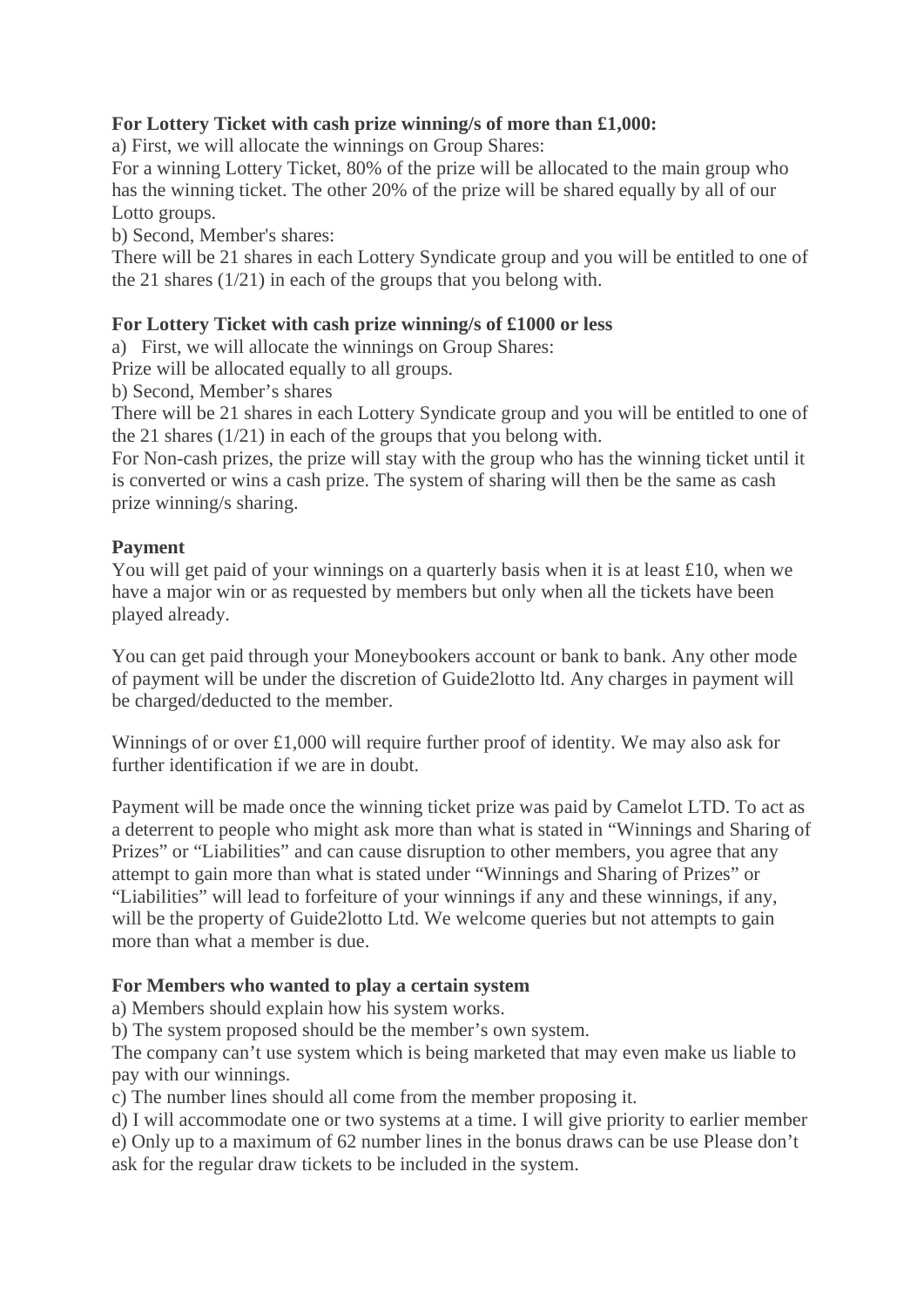f) The system should not be used in promotion of another lottery syndicate. g) In respect of other members, the system should not have any religious, political or any content that maybe deemed offensive by other member

Guide2lotto limited and its manager/designated managers do not accept any responsibility nor guarantee wins with the use of any system. The acceptance of any lottery system will be under the discretion of the Manager.

Any system used is the responsibility of the member proposing it. The use of system will change as the situation and circumstances change.

## **In the event of big winnings**

It is up to the individual concerned if he wants to go public but UK- lotterysyndicate and its manager/administrator will not be responsible if other people managed to identify a member through the website or his association to the syndicate.

It is, however, the discretion of UK-lottery syndicate if the company goes public or not.

## **Withdrawals and Cancellations before the draw**

If anyone would like any withdrawal or cancellation of contribution, he should inform us as soon as possible. The member should shoulder the cost of any transfer of contributions. Withdrawal is deemed completed once transfer of contribution initiated.

Withdrawal could only be allowed when draws for the ticket have not yet been done and given sufficient time.

## **Liabilities**

Members will not hold the manager responsible and/or liable for mistakes, which could have been avoided provided that he has acted honestly or reasonably.

You agree that Guide2lotto will not be responsible if the payment option you have chosen had gone into liquidation or bankruptcy.

It is your responsibility to abide by the laws in your country that can affect your ability to play. You agree to update yourself with this document at regular intervals as we may revise the Terms and Conditions at any time.

Any information you have given to UK-Lotterysyndicate will be treated with confidentiality. For whatever reason that this confidentiality might have been breached, we will inform the members as soon as possible and members will not hold the manager or company responsible unless itwas done maliciously.

It is your responsibility to inform the manager if your designated membership code does not include the first 2 letters of your First name and the First letter of your surname. This may mean that the tickets allocated to you were for someone else's.

The manager reserves the right to include members in more than five groups provided payment is arranged and agreed upon by both the manager and the member. A member may also request to get more than one place in a certain group which could be done upon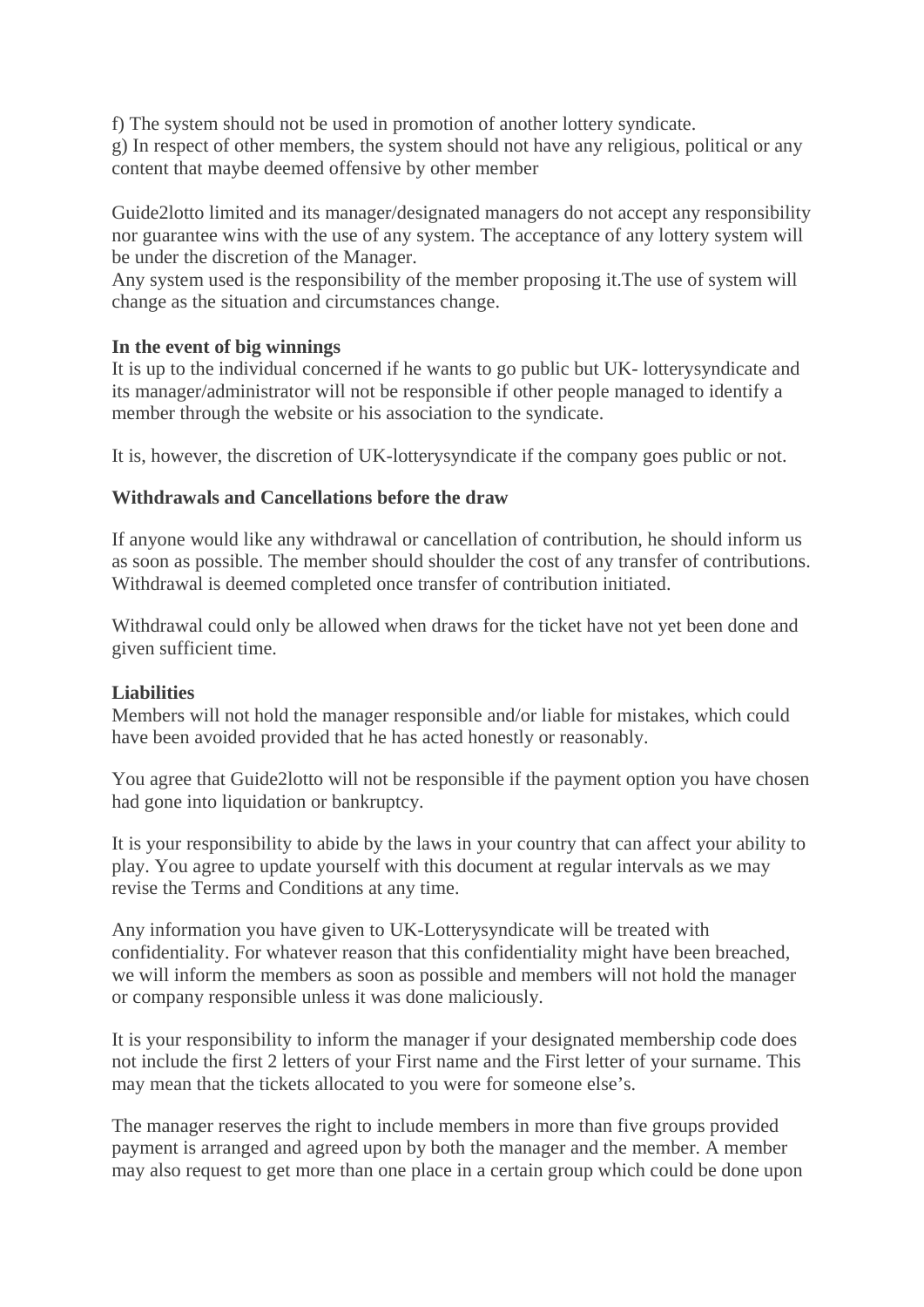the agreement with the manager, and the member provided the group would not exceed the maximum of only 21 members.

Although aliases are used so that members can distinguish which group they belong, UKlottery syndicate manager may assign alias that does not reflect a member's First name or surname for whatever purpose as long as the member concerned is informed. A member may also have more than one alias as long as payments were arranged and discussed with both manager and members with the group kept at a maximum of 21 members only.

Any activity by non-eligible member will be declared void and Guide2lotto limited company will become the sole property owner of the winnings. Any misrepresentation and/or unlawful activity by a member will void his winnings and Guide2lotto limited company will become the sole property owner of the winnings.

You will not hold the manager nor guide2lotto limited accountable nor responsible in any way if the lotto ticket numbers that members have requested are not accurate or you have not been included in the group with the ticket you have chosen. You have the option however of opting out on the lottery syndicate group before a lottery draw has occurred and we will refund you of your contribution for the month involved. It is a member's responsibility to check the accuracy of the numbers they have chosen.

If there was any discrepancy between the copies of tickets that were sent to members and our website, we will follow the copies of tickets and the way members are grouped in the email/Pdf file. Although we double check tickets, copying ticket numbers to a website can have more potential for human error. If the tickets can only be seen on our website, members are free to copy and print it for their own records.

We exercise transparency by posting the national lottery tickets on our website or sending email for members to view. We also double check the tickets and groupings. You agree that you will not hold the manager nor the company liable if one or more tickets have been mistakenly allocated to two or more group or members. In such circumstances the allocated winnings will be shared by the two or more groups or members in respect only to the ticket shared. For example, each group has 21 shares. If a ticket wins and it was mistakenly shared with 2 main groups, the allocated winnings will be divided for 42 shares and each individual will get 2.3% of the allocated winning. The money that was not used for buying tickets will be distributed equally on the two groups. In the same example, the two groups will be refunded the amount not used for buying tickets and will be divided and distributed as 42 shares.

If for some reason we were not able to allocate you in any group, you will be entitled to a full refund of your contribution for the month concerned. We will reimburse the group/members proportionately of the ticket purchase amount that a member paid but was not played.

If, for example, you paid £25 and we only allocated you in 4 main groups instead of 5 main groups, you will be entitled to a £5 refund as each group is worth £5. If a member paid only £20 but was by mistake allocated to 5 main groups instead of only 4 main groups, the member will proportionately get 80% of his total winnings across five main groups and 20% will proportionately go to Guide2lotto Limited.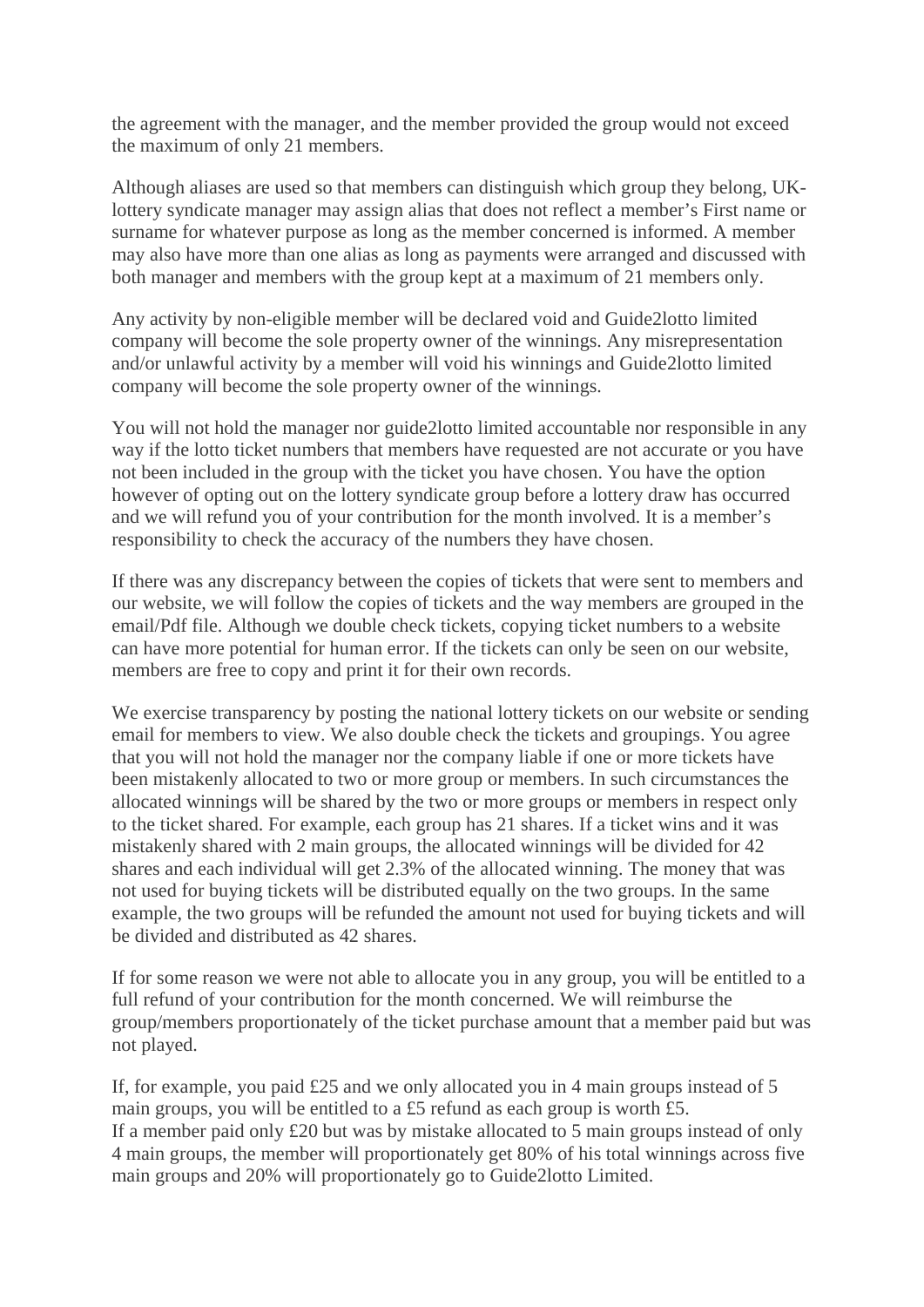You agree that you will not hold the manager nor the company liable if for some reason there have been more than 21 members or shares in the group. For example, if there have been 22 members or shares in the group with a winning ticket, the individual winnings or shares allocated in the group will be divided for 22 instead of the usual 21. In the same example, the extra £5 not used for buying tickets will be distributed equally to the 11 members or shares in the group.

As a manager, we also keep positions to accommodate more members or reserve certain place for members pending completion of application form or payment. The manager may also play as a member and occupy more than 1 position in the group to increase the number of tickets in the group. Each position in a main group is equivalent to 4.7% share of the prize allocated to the respective group and the manager or members may get 4.7% on each position that he occupies in the group concerned.

Our main site is UK-lotterysyndicate.com and the information on this site is more updated. Members should check terms and contents of UK- lotterysyndicate.com than any other of our old lottery websites.

If for whatever reason we were unable to buy tickets, we will not be held liable. You will have a choice however to ask for the unplayed ticket's equivalent purchase amount to be reimbursed proportionately to the groups or members affected.

Any payments mistakenly credited to your account remain the manager's property. Information on this website maybe incomplete, out of date or not accurate. All its contents are provided without any endorsements or warranties of any kind whatsoever, either direct or indirect. Users are advised to confirm any results on the Official UK National Lottery Results web site.

Use of this website and all its contents is entirely the user's risk. We will not be held liable for any damages that may have resulted from the use of our website, whether directly or indirectly.

In the event that any term of this Agreement is held to be invalid by judicial decree or decision, the remainder of this Agreement shall remain valid.

We will not be responsible for any error in statistical figures that may have arisen nor to the result published in the website.

## **Force Majeure**

Guide2lotto Limited shall not be liable for failure or delay in performing any part of its responsibilities or obligations to the extent that such failure or delay is caused by any cause beyond its reasonable control including, without limitation flood, strikes, fire, hardware, software or telecommunications failure or due to any government actions.

#### **Law and Jurisdiction**

This Agreement shall be governed by and construed in accordance with English law and the parties hereby submit to the exclusive jurisdiction of the English courts in respect of any dispute or matter arising out of or connected with this Agreement.